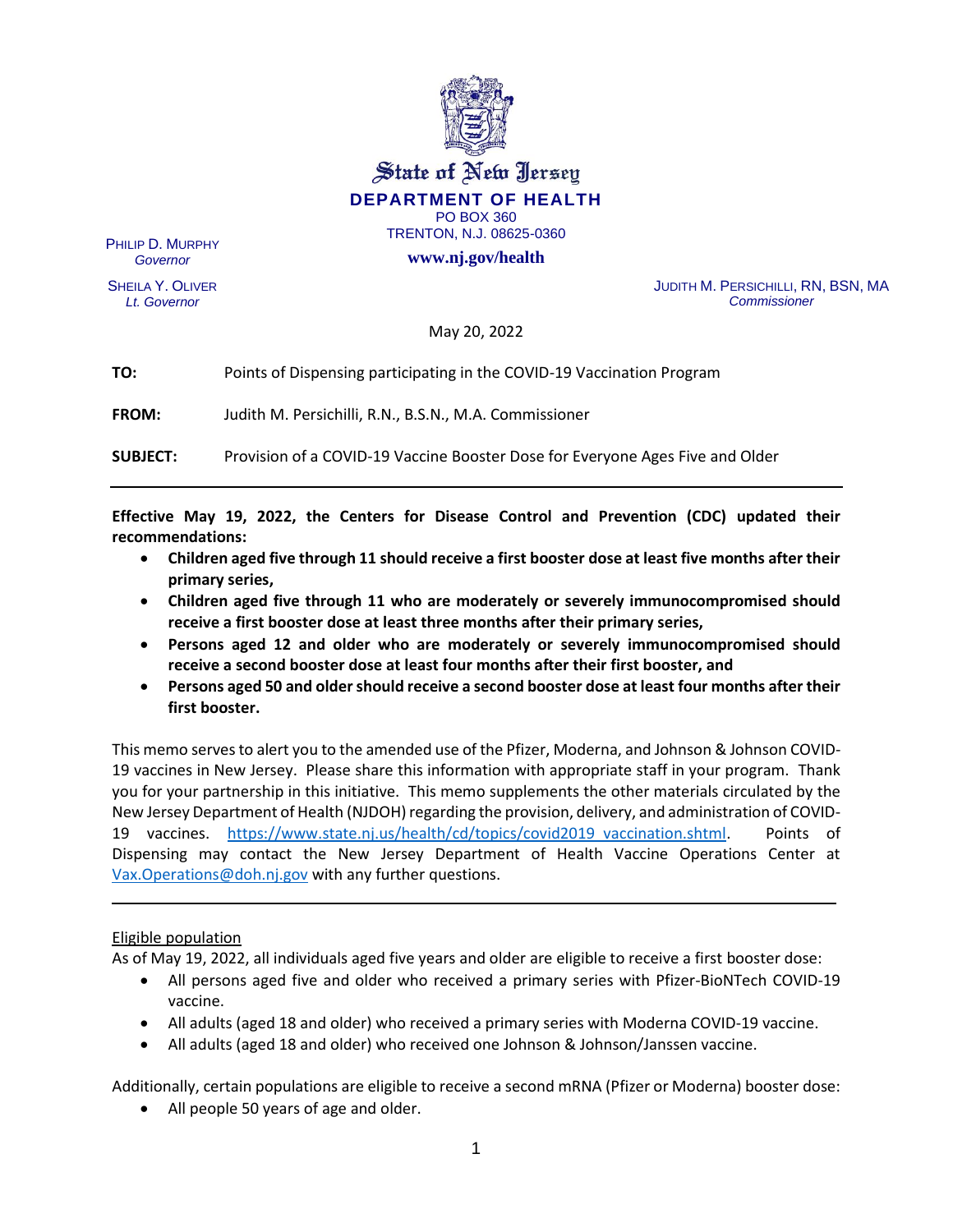- People 12 years of age and older who are moderately or severely immunocompromised.
- People 18 through 49 years of age who received a Johnson & Johnson/Janssen primary series and a Johnson & Johnson/Janssen first booster dose.

Meanwhile, the following remain eligible for the primary vaccine series:

- All persons aged five through 11 years are eligible for the Pfizer-BioNTech pediatric formulation COVID-19 two-dose series.
- All persons aged 12 through 17 years are eligible for the Pfizer-BioNTech adolescent/adult formulation COVID-19 two-dose series.
- All persons aged 18 and older are eligible for the Pfizer-BioNTech and Moderna two-dose series, and for the Johnson & Johnson/Janssen one-dose vaccine.
- Persons aged five and older who are moderately to severely immune compromised are eligible for an additional dose of the Pfizer-BioNTech or Moderna vaccines.

All points of dispensing are advised to make booster doses available to those who self identify as eligible under the above criterion. Providers must accept self-reported eligibility from the vaccine recipient as sufficient and are not permitted to require individuals to present documentation or a note from a medical provider to demonstrate eligibility. To establish the interval, if a person does not present with a vaccination record or Docket app, providers can query the New Jersey Immunization Information System.

## Note:

- 1. Despite the sunset of the HRSA COVID-19 Uninsured Program [\(https://www.hrsa.gov/coviduninsuredclaim/submission-deadline\)](https://www.hrsa.gov/coviduninsuredclaim/submission-deadline), all COVID-19 providers must continue to offer COVID-19 vaccines at zero out-of-pocket cost to vaccine recipients, regardless of the recipeints' insurance status. In accordance with the CDC Provider Agreement, a person may not be denied vaccination based on their coverage status. More information here: [https://www.cdc.gov/vaccines/covid-19/vaccination-provider-support.html#requirements.](https://www.cdc.gov/vaccines/covid-19/vaccination-provider-support.html#requirements)
- 2. The CDC has issued Emergency Use Instructions (EUI), the Pfizer-BioNTech and Moderna vaccines to facilitate competition of primary, additional and/or booster doses for certain individuals including those who previously received certain non-FDA authorized or approved COVID-19 vaccines: [https://www.cdc.gov/vaccines/covid-19/eui/index.html.](https://www.cdc.gov/vaccines/covid-19/eui/index.html)

## Scheduling

Update all appointment schedulers to account for updated administration timelines. Points of dispensing (PODs) must continue to be listed on the [New Jersey COVID-19 Information Hub](https://covid19.nj.gov/pages/covid-19-vaccine-locations-for-eligible-recipients) and your POD must update NJDOH in a timely manner if any information on the state website is incomplete or out-of-date.

Before a vaccination recipient departs the vaccination site, PODs should schedule each vaccine recipient for their next recommended dose at the appropriate interval.

PODs must use recall and reminder methods to message eligibility for primary series completion and booster completion to COVID-19 vaccine recipients who are eligible for their next dose.

In addition to appointments, walk-ins should still be accommodated. This is especially important to ensure timely access without barriers for those who are unvaccinated, those newly eligible (e.g. just turned five years old), and those due for their second, third, fourth, or, if immunocompromised, fifth dose.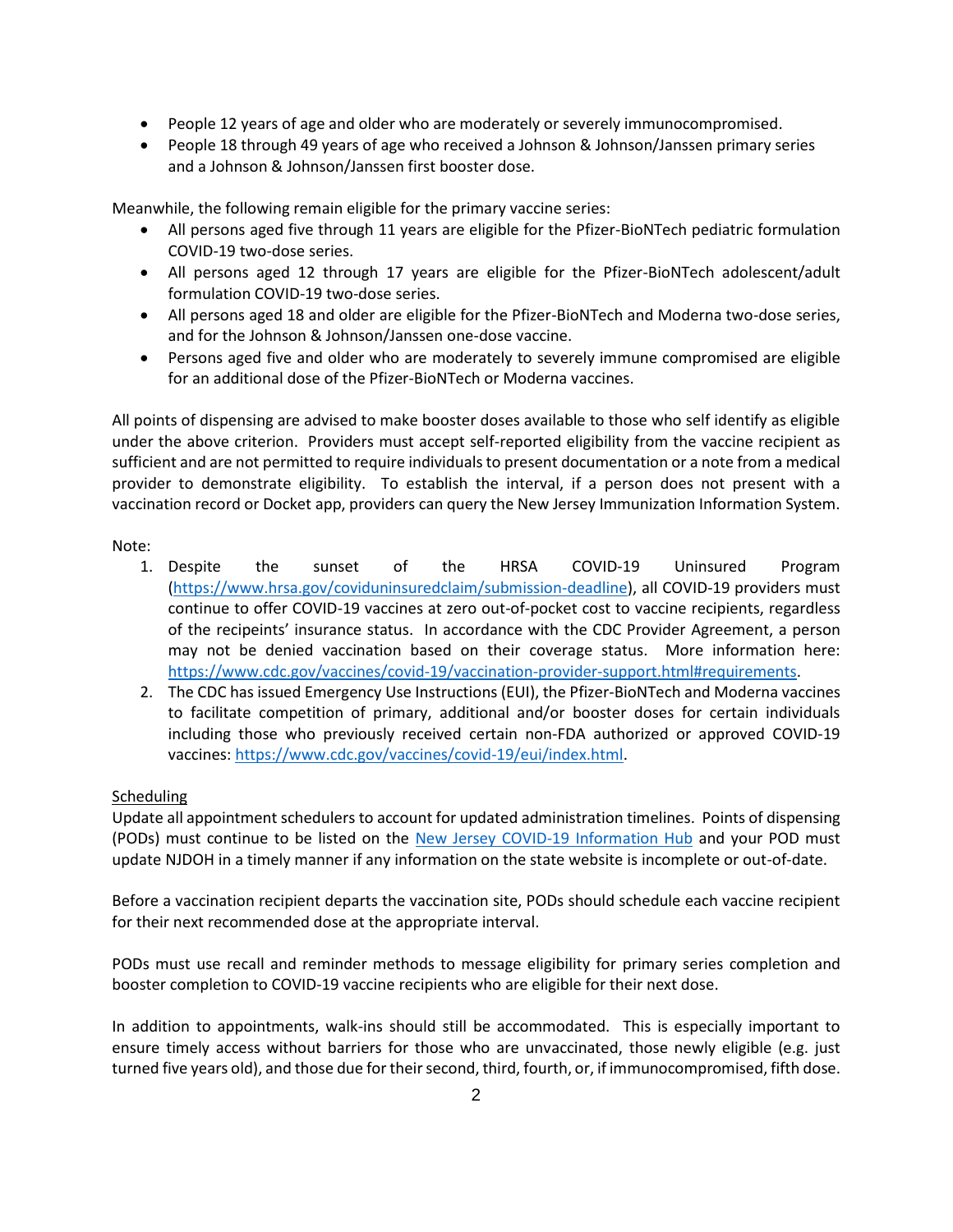#### Administration timeline

The CDC's Interim Clinical Considerations for Use of COVID-19 Vaccines Currently Approved or Authorized in the United States outlines updated recommendations for the intervals between doses: [https://www.cdc.gov/vaccines/covid-19/clinical-considerations/covid-19-vaccines-us.html.](https://www.cdc.gov/vaccines/covid-19/clinical-considerations/covid-19-vaccines-us.html)

mRNA vaccines (Pfizer-BioNTech and Moderna) remain the preferred COVID-19 vaccines.

General population COVID-19 vaccination schedule:

|                   |                         | <b>Primary Series</b>  |                         | <b>Boosters</b>                 |                             |                              |  |
|-------------------|-------------------------|------------------------|-------------------------|---------------------------------|-----------------------------|------------------------------|--|
|                   | <b>Primary series</b>   | <b>Number of doses</b> | <b>Interval between</b> | Number of                       | <b>Interval between</b>     | <b>Interval between</b>      |  |
| <b>Age Cohort</b> | vaccine                 | in primary series      | $1st$ dose and $2nd$    | booster doses                   | primary series              | 1 <sup>st</sup> booster dose |  |
|                   | manufacturer            |                        | dose                    |                                 | and 1 <sup>st</sup> booster | and 2 <sup>nd</sup> booster  |  |
|                   |                         |                        |                         |                                 | dose                        | dose                         |  |
| Aged 0 through 4  | N/A                     | N/A                    | N/A                     | N/A                             | N/A                         | N/A                          |  |
| years old         |                         |                        |                         |                                 |                             |                              |  |
| Aged 5 through    | <b>Pediatric Pfizer</b> | 2 doses                | 3 weeks                 | 1 dose                          | At least 5 months           | N/A                          |  |
| 11 years old      |                         |                        |                         |                                 |                             |                              |  |
| Aged 12 through   | Adolescent / Adult      | 2 doses                | 3 to 8 weeks            | 1 dose                          | At least 5 months           | N/A                          |  |
| 17 years old      | Pfizer                  |                        |                         |                                 |                             |                              |  |
|                   | Adolescent / Adult      | 2 doses                | 3 to 8 weeks            | 1 dose                          | At least 5 months           | N/A                          |  |
|                   | Pfizer                  |                        |                         |                                 |                             |                              |  |
| Aged 18 through   | Moderna                 | 2 doses                | 4 to 8 weeks            | 1 dose                          | At least 5 months           | N/A                          |  |
| 49 years old      | Johnson &               | 1 dose                 | N/A                     | 2 doses $(2nd$                  | At least 2 months           | At least 4 months            |  |
|                   | Johnson (Janssen)       |                        |                         | booster only if 1 <sup>st</sup> |                             |                              |  |
|                   |                         |                        |                         | booster was J&J                 |                             |                              |  |
|                   |                         |                        |                         | 2 <sup>nd</sup> booster must    |                             |                              |  |
|                   |                         |                        |                         | be mRNA)                        |                             |                              |  |
| Aged 50 years old | Adolescent / Adult      | 2 doses                | 3 to 8 weeks            | 2 dose                          | At least 5 months           | At least 4 months            |  |
| or older          | Pfizer                  |                        |                         |                                 |                             |                              |  |
|                   | Moderna                 | 2 doses                | 4 to 8 weeks            | 2 dose                          | At least 5 months           | At least 4 months            |  |
|                   | Johnson &               | 1 dose                 | N/A                     | 2 doses $(2nd$                  | At least 2 months           | At least 4 months            |  |
|                   | Johnson (Janssen)       |                        |                         | booster dose                    |                             |                              |  |
|                   |                         |                        |                         | must be mRNA)                   |                             |                              |  |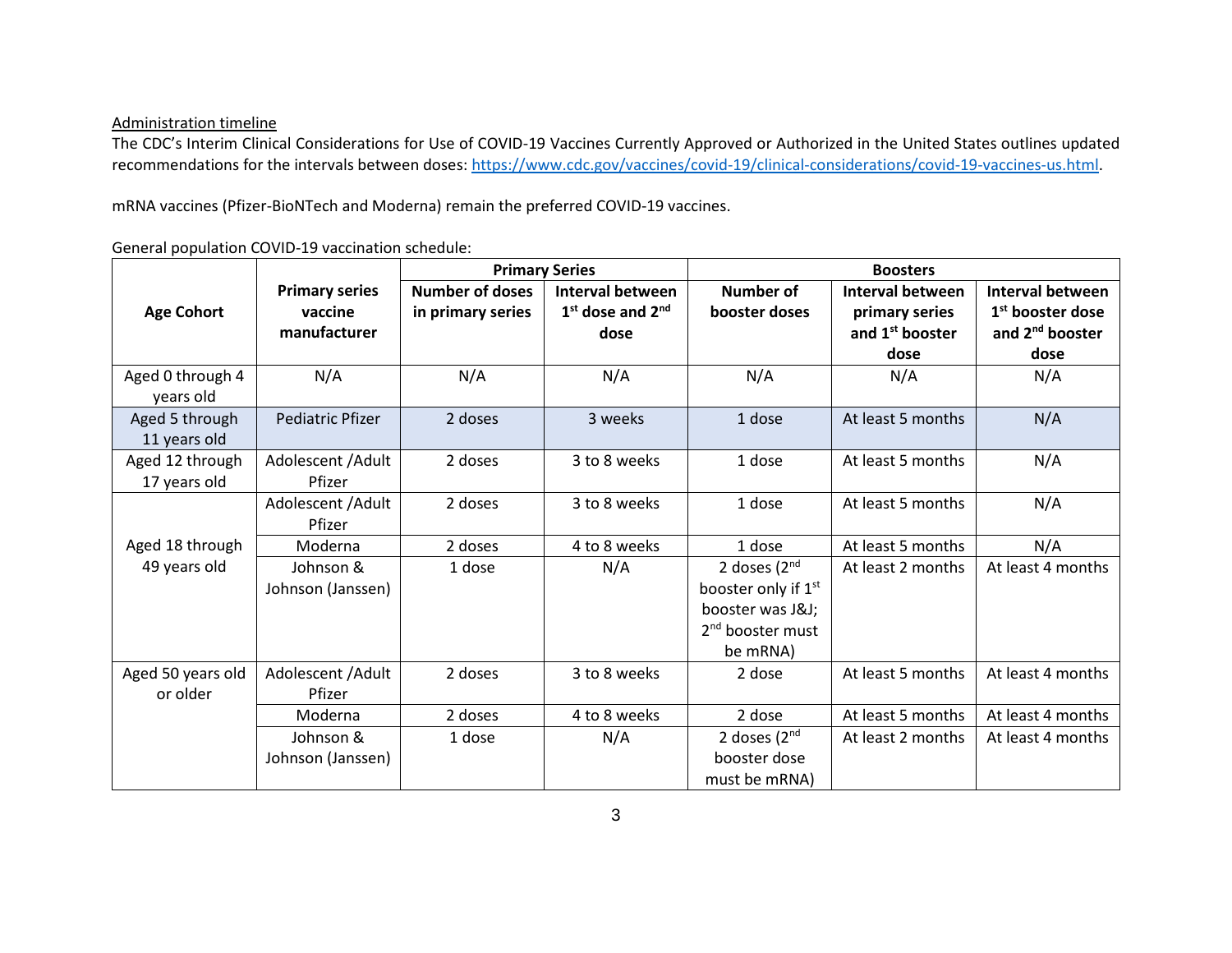|                   |                       | <b>Primary Series</b> |                   |                         | <b>Boosters</b>  |                             |                     |  |
|-------------------|-----------------------|-----------------------|-------------------|-------------------------|------------------|-----------------------------|---------------------|--|
|                   | <b>Primary series</b> | <b>Number of</b>      | Interval          | Interval                | <b>Number of</b> | Interval                    | Interval            |  |
| <b>Age Cohort</b> | vaccine               | doses in              | between 1st       | between 2 <sup>nd</sup> | booster doses    | between                     | between 1st         |  |
|                   | manufacturer          | primary series        | dose and $2^{nd}$ | dose and 3rd            |                  | primary series              | booster dose        |  |
|                   |                       |                       | dose              | dose                    |                  | and 1 <sup>st</sup> booster | and 2 <sup>nd</sup> |  |
|                   |                       |                       |                   | ("additional            |                  | dose                        | booster dose        |  |
|                   |                       |                       |                   | dose")                  |                  |                             |                     |  |
| Aged 0 through    | N/A                   | N/A                   | N/A               | N/A                     | N/A              | N/A                         | N/A                 |  |
| 4 years old       |                       |                       |                   |                         |                  |                             |                     |  |
| Aged 5 through    | Pediatric Pfizer      | 3 doses               | 3 weeks           | At least 4              | 1 dose           | At least 3                  | N/A                 |  |
| 11 years old      |                       |                       |                   | weeks                   |                  | months                      |                     |  |
| Aged 12           | Adolescent            | 3 doses               | 3 weeks           | At least 4              | 2 doses          | At least 3                  | At least 4          |  |
| through 17        | /Adult Pfizer         |                       |                   | weeks                   |                  | months                      | months              |  |
| years old         |                       |                       |                   |                         |                  |                             |                     |  |
|                   | Adolescent            | 3 doses               | 3 weeks           | At least 4              | 2 doses          | At least 3                  | At least 4          |  |
|                   | /Adult Pfizer         |                       |                   | weeks                   |                  | months                      | months              |  |
| Aged 18 and       | Moderna               | 3 doses               | 4 weeks           | At least 4              | 2 doses          | At least 3                  | At least 4          |  |
| older             |                       |                       |                   | weeks                   |                  | months                      | months              |  |
|                   | Johnson &             | 2 doses $(2nd$        | At least 4        | N/A                     | 2 doses $(2nd$   | At least 2                  | At least 4          |  |
|                   | Johnson               | dose should be        | weeks             |                         | booster dose     | months                      | months              |  |
|                   | (Janssen)             | mRNA)                 |                   |                         | must be          |                             |                     |  |
|                   |                       |                       |                   |                         | mRNA)            |                             |                     |  |

COVID-19 vaccination schedule for persons who are [moderately or severely immunocompromised:](https://www.cdc.gov/coronavirus/2019-ncov/vaccines/recommendations/immuno.html)

Note:

- 1. Additional timing-related clinical considerations can be found here: [https://www.cdc.gov/vaccines/covid-19/clinical-considerations/covid-](https://www.cdc.gov/vaccines/covid-19/clinical-considerations/covid-19-vaccines-us.html)[19-vaccines-us.html.](https://www.cdc.gov/vaccines/covid-19/clinical-considerations/covid-19-vaccines-us.html) Recommendations include, for example, not to delay COVID-19 vaccination for those with prior SARS-CoV-2 infection and not to delay COVID-19 vaccination for those who are pregnant, lactating, or trying to get pregnant.
- 2. Guidance for how to serve a person who initiated COVID-19 vaccination outside of the United States (including those who received a non-FDA-authorized vaccine) can be found here: [https://www.cdc.gov/vaccines/covid-19/clinical-considerations/interim-considerations](https://www.cdc.gov/vaccines/covid-19/clinical-considerations/interim-considerations-us.html#appendix-a)[us.html#appendix-a.](https://www.cdc.gov/vaccines/covid-19/clinical-considerations/interim-considerations-us.html#appendix-a)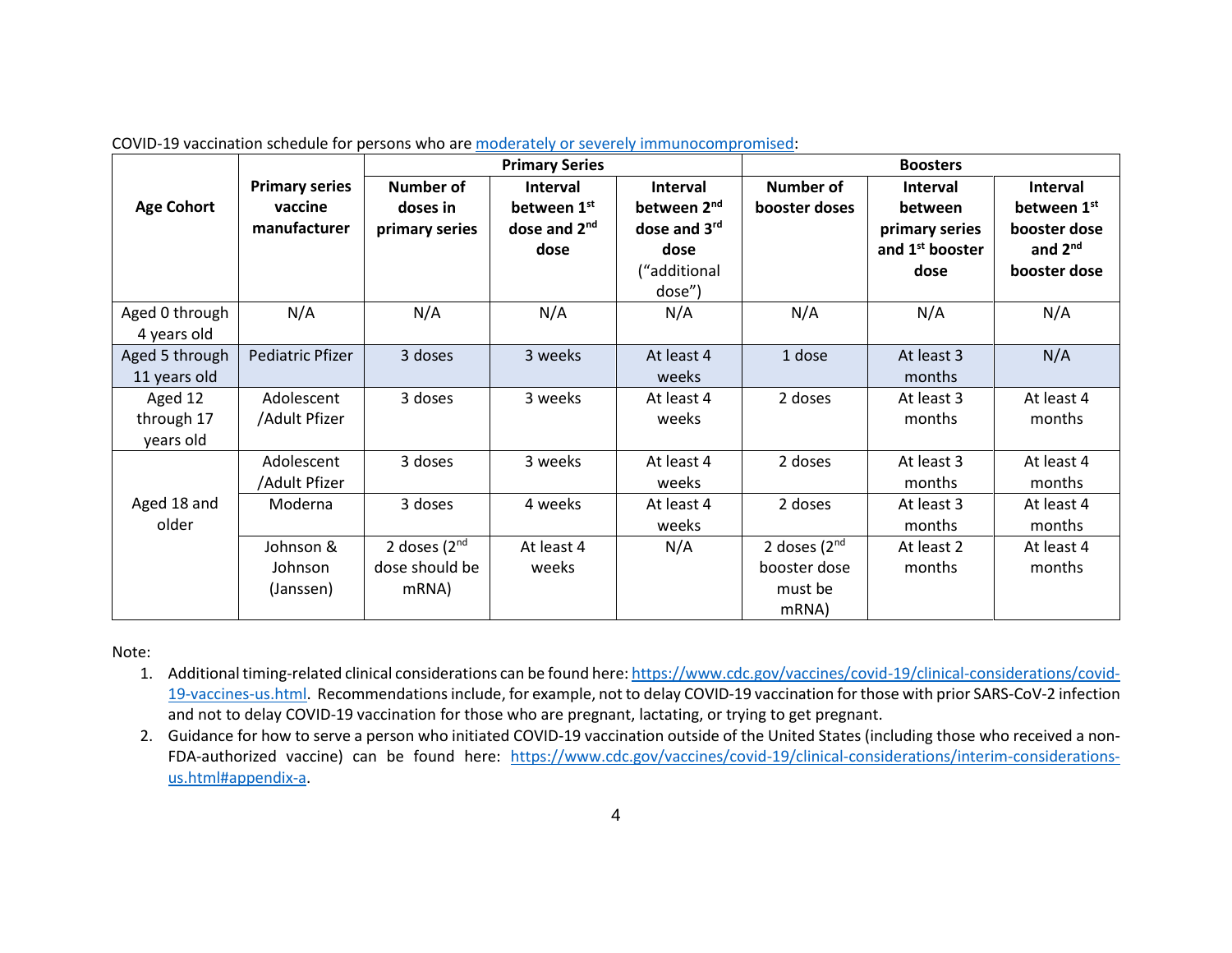### Site Readiness

To accommodate as many eligible vaccine recipients as soon as possible, all active sites should prepare to have additional vaccines on hand at all vaccine events, provide night and weekend hours, accommodate walk-ins, update appointment availability reflected on the New Jersey Vaccine Appointment Finder [\(https://covid19.nj.gov/finder\)](https://covid19.nj.gov/finder), and share information with NJDOH about pop-up vaccination clinics to be included in the COVID-19 Community Calendar [\(https://covid19.nj.gov/pages/communitycalendar\)](https://covid19.nj.gov/pages/communitycalendar). Sites are also encouraged to actively promote the availability of primary series and booster doses. If additional vaccine supply is needed at a site, please be in touch with New Jersey Department of Health to arrange for allocation and/or transfer.

To the extent possible while maintaining approproriate vaccine stewardship, all points of dispensing are expected to optimize use of all COVID-19 vaccines. No vaccination opportunity should be missed, so sites should request and carry sufficient inventory to vaccinate at capacity.

### Federal recommendation

On Tuesday, May 17, 2022, the Food and Drug Administration's (FDA) issued revised an emergency use authorization (EUA) with updated fact sheets for the Pfizer-BioNTech vaccine: [https://www.fda.gov/news-events/press-announcements/coronavirus-covid-19-update-fda-expands](https://www.fda.gov/news-events/press-announcements/coronavirus-covid-19-update-fda-expands-eligibility-pfizer-biontech-covid-19-vaccine-booster-dose)[eligibility-pfizer-biontech-covid-19-vaccine-booster-dose.](https://www.fda.gov/news-events/press-announcements/coronavirus-covid-19-update-fda-expands-eligibility-pfizer-biontech-covid-19-vaccine-booster-dose)

On Thursday, May 19, 2022, the CDC adopted recommendations for a first booster dose for those ages 5 through 11: [https://www.cdc.gov/media/releases/2022/s0519-covid-booster-acip.html.](https://www.cdc.gov/media/releases/2022/s0519-covid-booster-acip.html)

Current revised EUAs with updated fact sheets and translations for the Food and Drug Administration (FDA) authorized and approved COVID-19 vaccines:

- For Pfizer-BioNTech vaccine: [https://www.fda.gov/emergency-preparedness-and](https://www.fda.gov/emergency-preparedness-and-response/coronavirus-disease-2019-covid-19/comirnaty-and-pfizer-biontech-covid-19-vaccine)[response/coronavirus-disease-2019-covid-19/comirnaty-and-pfizer-biontech-covid-19-vaccine](https://www.fda.gov/emergency-preparedness-and-response/coronavirus-disease-2019-covid-19/comirnaty-and-pfizer-biontech-covid-19-vaccine)
- For Moderna vaccine: [https://www.fda.gov/emergency-preparedness-and](https://www.fda.gov/emergency-preparedness-and-response/coronavirus-disease-2019-covid-19/spikevax-and-moderna-covid-19-vaccine)[response/coronavirus-disease-2019-covid-19/spikevax-and-moderna-covid-19-vaccine](https://www.fda.gov/emergency-preparedness-and-response/coronavirus-disease-2019-covid-19/spikevax-and-moderna-covid-19-vaccine)
- For Johnson & Johnson/Janssen vaccine: [https://www.fda.gov/emergency-preparedness-and](https://www.fda.gov/emergency-preparedness-and-response/coronavirus-disease-2019-covid-19/janssen-covid-19-vaccine)[response/coronavirus-disease-2019-covid-19/janssen-covid-19-vaccine](https://www.fda.gov/emergency-preparedness-and-response/coronavirus-disease-2019-covid-19/janssen-covid-19-vaccine)

Note:

- 1. Since May 5, 2022, the Johnson & Johnson/Janssen COVID-19 Vaccine is only authorized for:
	- a. Individuals aged 18 and older for whom other authorized or approved COVID-19 vaccines are not accessible or clinically appropriate, and
	- b. Individuals aged 18 and older who elect to receive the Johnson & Johnson/Janssen COVID-19 Vaccine because they would otherwise not receive a COVID-19 vaccine.

[https://www.fda.gov/news-events/press-announcements/coronavirus-covid-19-update-fda](https://www.fda.gov/news-events/press-announcements/coronavirus-covid-19-update-fda-limits-use-janssen-covid-19-vaccine-certain-individuals)[limits-use-janssen-covid-19-vaccine-certain-individuals](https://www.fda.gov/news-events/press-announcements/coronavirus-covid-19-update-fda-limits-use-janssen-covid-19-vaccine-certain-individuals)

2. The CDC issued Emergency Use Instructions (EUI) for certain people who completed a vaccine primary series with certain COVID-19 vaccines that are not authorized or approved by the FDA. Current fact sheets: <https://www.cdc.gov/vaccines/covid-19/eui/index.html>